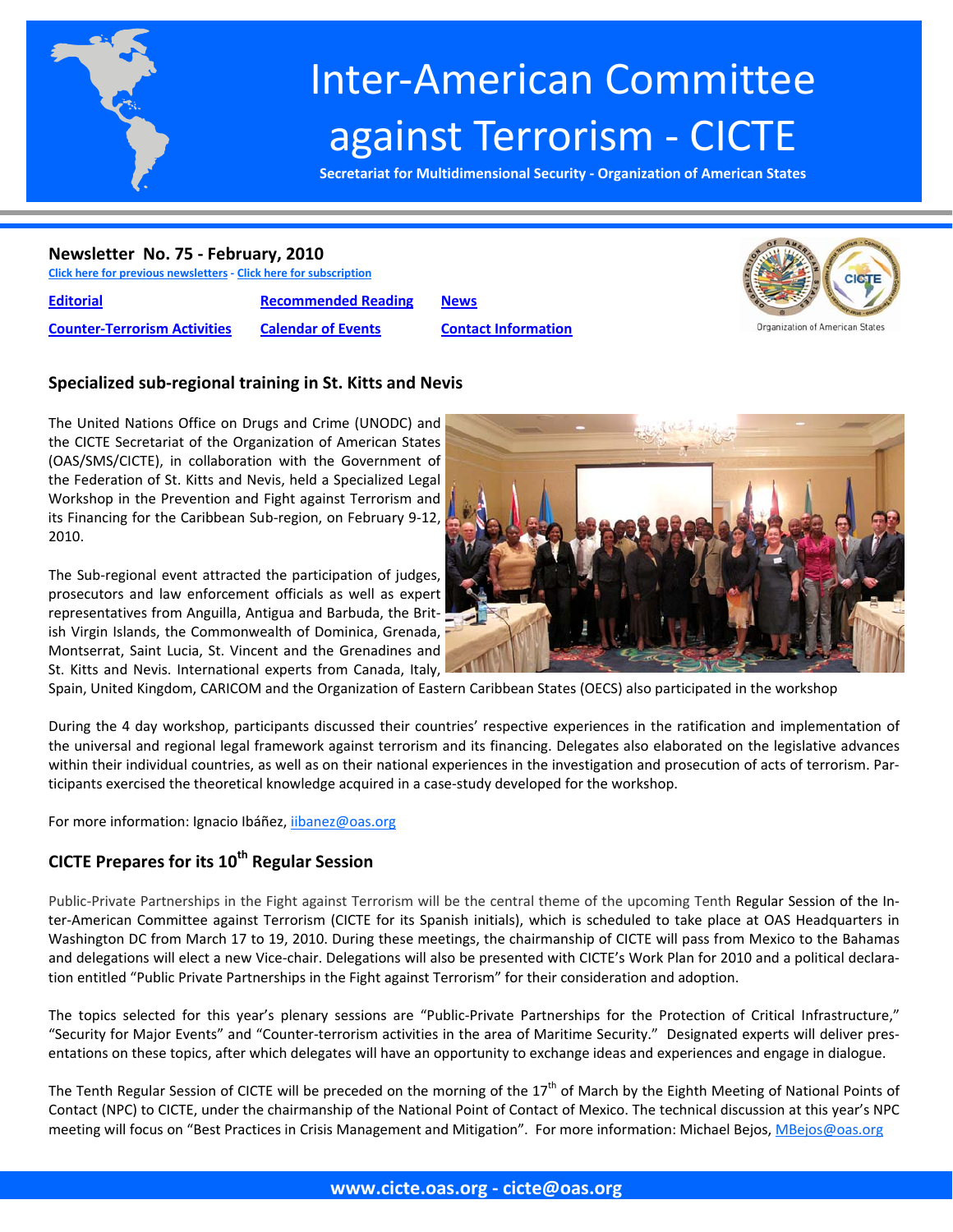<span id="page-1-0"></span>

**Editorial**

Editorial Counter-[Terrorism](#page-3-0) Activities [Recommended](#page-5-0) Reading [Calendar](#page-5-0) of Events [News](#page-6-0) Contact [Information](#page-9-0)

**Major Events: sharing responsibilities to protect common opportunities**

advancing security, serving justice,

building peace

In 2002, UNICRI launched a programme called "International Permanent Obser‐ vatory on Major Events Security", IPO, as a forum of discussion for security planners and practitioners engaged in the preparation of major events. The idea was to bring together security planners, both past and future, and give them an international platform to exchange information both on successful

practices and mistakes with the aim of enhancing security. An effort, in other words, not to reinvent the famous wheel.

After eight years of work and the adoption of a resolution in 2006 by the United Nations endorsing UNICRI to provide assistance to Member States during security preparations of major events, we realised that protecting major events meant much more than the already very significant effort of securing facilities and people attending. It meant protecting opportunities.

Having been involved in the security preparations of several major events, we can today better understand the dimension of major events from a geopolitical and a socio-economic perspective. The organization of the Olympics in Tokyo, 20 years after the conclusion of the Second World War (major events as peace‐building), the 2008 Olympics in Beijing (major events as geopolitical events) and the 2010 Soccer World Cup in South Africa (major events as opportunities for socio‐economic development) are good examples of what a major event can mean both for the hosting country and the overall international community.

During our work in the Americas, most of it conducted in cooperation with the OAS' Anti-Terrorism Committee against Terrorism (CICTE), we have witnessed that law enforcement cooperation in preparing for major events can promote a strong integration process in the security field for countries in the region. A major concert celebrated on a border between different countries, as it happened a few years ago on a bridge on the river Táchira, is an extraordinary example of the impact a major event can have on both civil society and public authorities in terms of mutual understanding and cooperation.

Looking at other regions, the 1994 Winter Olympics in Lillehammer created the motto "security with the smile". This was adopted by the 2004 European Cup of Soccer in Portugal and the 2008 Beijing Olympics. Thanks to the preparations of Beijing 2008, China has today a new generation of police officers able to work and interact in English; Portugal still uses the 2004 plans to secure similar events and Spain is still using the rapid criminal proceedings adopted during Barcelona 1992. These are just some examples.

Going back to the Americas, the Caribbean countries, in preparation of the 2007 Cricket World Cup, tested new cooperation models within the sub-region and further developed their tourist security programmes. We now look forward to benefit from the lessons which we will learn from the Winter Olympics of Vancouver and, in 2011, from the practices which will be developed by the Pan American Games and the Copa Americas of Soccer, respectively hosted by Mexico and Argentina.

In terms of legacies, major events offer indeed a unique opportunity to enhance multi-agency approaches, develop new international and regional cooperation opportunities and promote innovative forms of cooperation such as public-private partnerships for the protection of possible vulnerable targets, both during and after the events.

When a major event is planned, cooperation between different sectors cannot be postponed. For this reason, different institutional or sector cultures are overcome in order to protect the common opportunities. It is for this reason that, again from a legacy perspective, major events can build a solid cooperation between public authorities and managers of possible vulnerable targets, particularly "soft" targets such as hotels, markets, museums, public stations, shopping and financial centres.

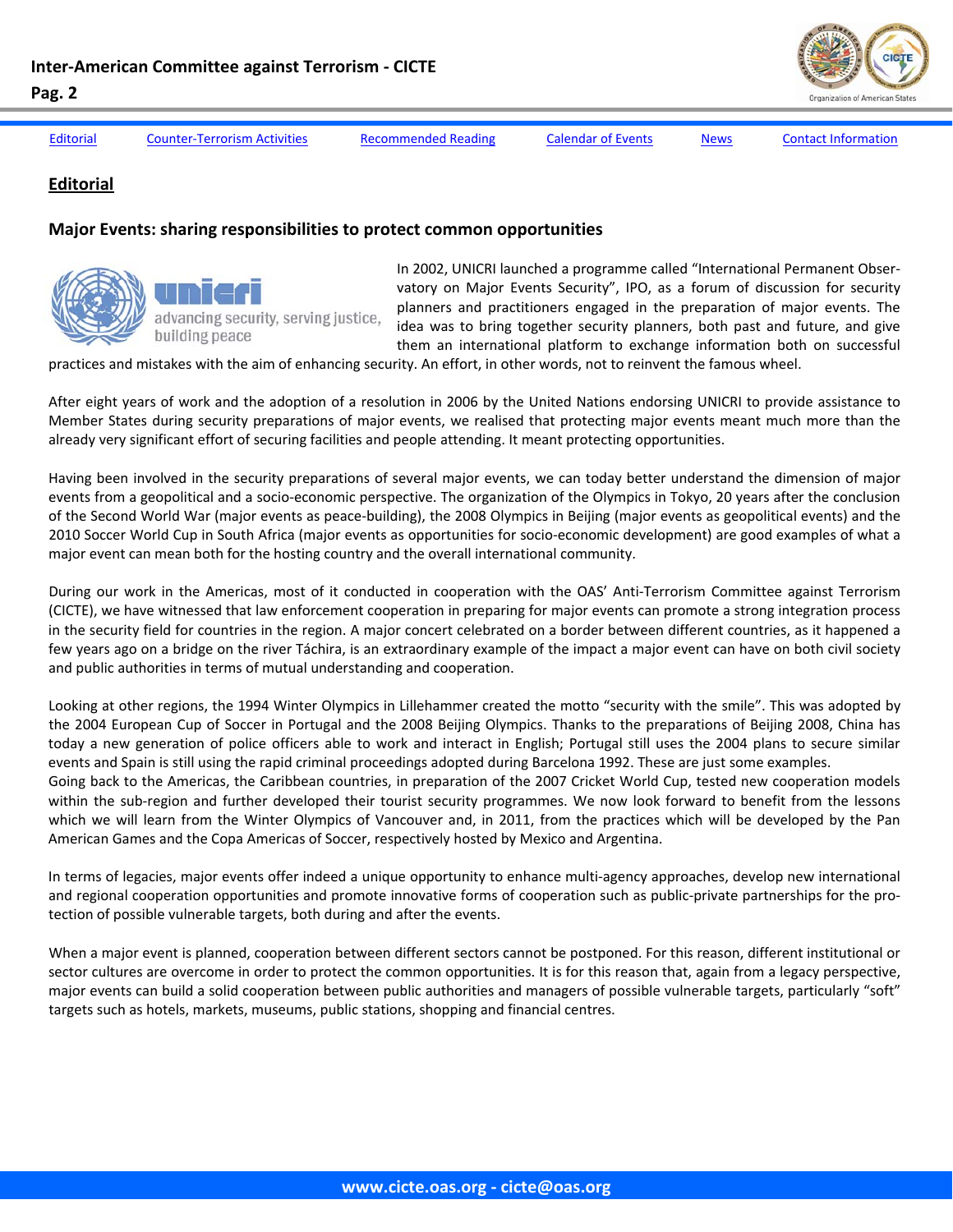

[Editorial](#page-1-0) Counter-[Terrorism](#page-3-0) Activities [Recommended](#page-5-0) Reading [Calendar](#page-5-0) of Events [News](#page-6-0) Contact [Information](#page-9-0)

On this subject, UNICRI is currently leading the work of the UN Counter‐Terrorism Implementation Task Force (CTITF) on Public/Private Partnerships for the Protection of Vulnerable Targets, initially funded by the United States and Spain, to which also CICTE and other organizations have actively contributed; however since its inception, IPO has promoted public and private sector cooperation, includ‐ ing organizers, sponsors and the providers of technology and security solutions. Both major events security activities and work on public-private partnerships is nowadays implemented by UNICRI through an initiative hosted by the Government of Portugal in the city of Lisbon and currently funded by an open‐ended consortium of Portuguese entities. We hope, from Lisbon, to be closer to the Americas and the knowledge that the Hemisphere will generate, particularly in view of the major events par excellence that Brazil will organize in the coming years.

Having these visions in mind, UNICRI's Security Governance/Counter‐Terrorism Laboratory and CICTE launched IPO Americas in 2008 as a regional element of the IPO. IPO Americas is the first official network of National Focal Points on Major Events Security and currently consists of 27 countries. UNICRI and CICTE are now planning the activities of IPO Americas for the next three years with the aim of creating the best possible conditions for the participating countries to work together and exchange expertise in the preparation of major events of common interest. Similarly, UNICRI launched in 2004 in the European Union, with the financial support of the European Commission, the project EU‐SEC, involving the participation of 22 EU Member States working together to build the European House for Major Events.

IPO Americas is grounded on the concept that responsibilities in the security field should be shared. The success or the failure of a major event will necessarily have an impact on its future editions or on the overall economy of the region. Building on this concept, we will be able to ensure that major large-scale events, from sporting field to convention hall, can take place in peace in the Americas. As Interregional Institute of the United Nations, UNICRI will promote a similar model also in other regions all around world and work to facilitate exchange of experiences among them.

> **Massimiliano Montanari Head of Public‐Private Security Policies and Major Events Security Initiative Security Governance/Counter‐Terrorism Laboratory United Nations Interregional Crime and Justice Research Institute (UNICRI)**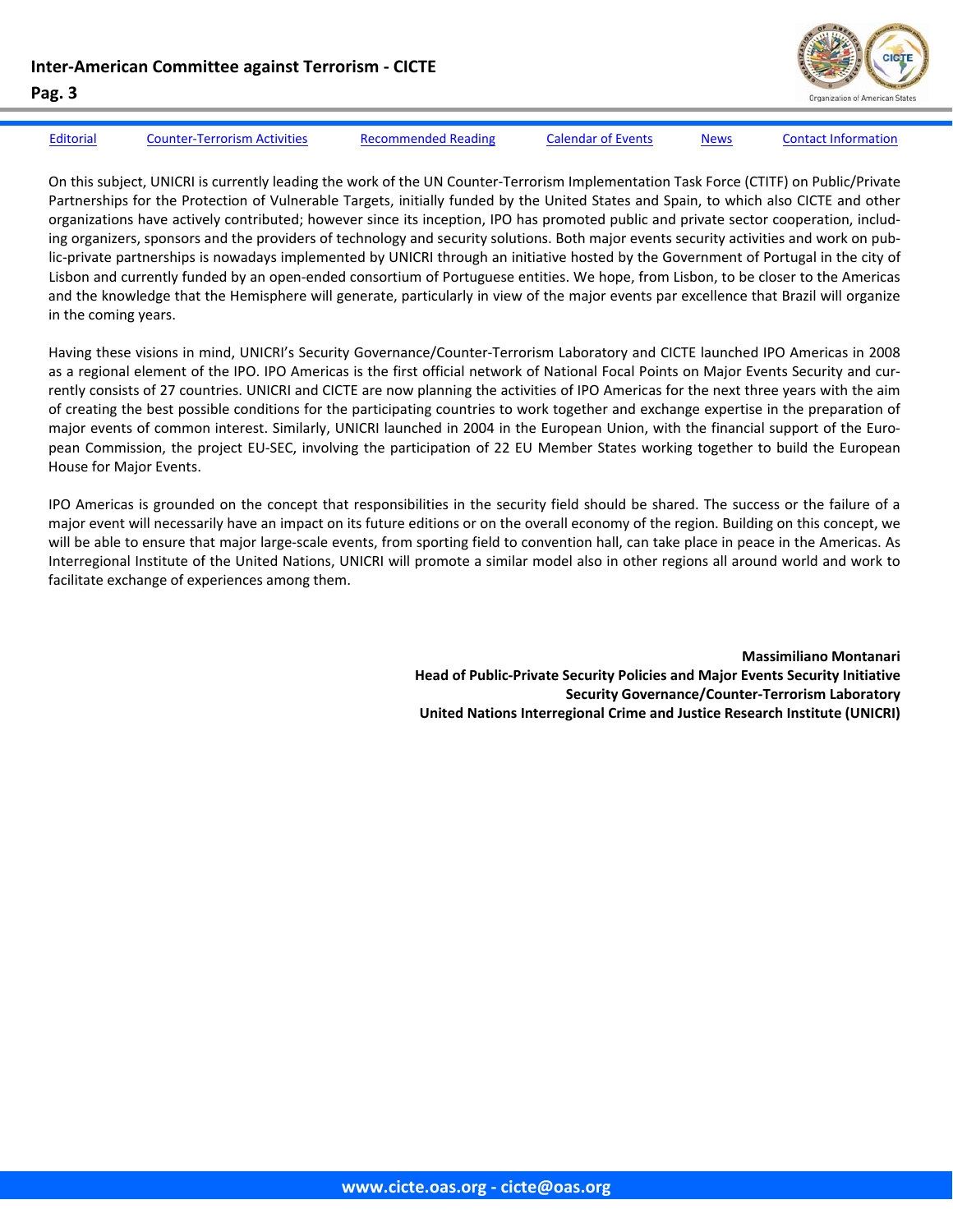

<span id="page-3-0"></span>

[Editorial](#page-1-0) Counter-Terrorism Activities [Recommended](#page-5-0) Reading [Calendar](#page-5-0) of Events [News](#page-6-0) Contact [Information](#page-9-0)

#### **Counter‐Terrorism Activities**

#### **Specialized sub‐regional training in Cartagena, Colombia**



The United Nations Office on Drugs and Crime (UNODC) and the CICTE Secretariat of the Organiza‐ tion of American States (OAS/SMS/CICTE), in collaboration with the Government of Colombia, held a Specialized Sub‐regional Workshop on Transnational Cooperation in the Prevention and Fight against Terrorism and its Financing, on February 23‐26, 2010.

This specialized workshop aimed to strengthen coordination and collaboration on counter‐ terrorism cases between prosecutors, judges, law enforcement officials specialized on border con‐ trols, and analysts of financial intelligence units of the participating countries, namely, Bolivia, Chile, Colombia, Costa Rica, Ecuador, Panama and Peru. International experts from Colombia, Peru,

United States, Italy, Spain, INTERPOL, EUROJUST, and the Executive Directorate of the United Nations Counter‐Terrorism Committee (UNCTED), also participated in the workshop.

This sub-regional activity provided participants with a forum to address how the legal tools offered by the international legal framework, as well as comparative national experiences, can provide best practices to successfully investigate and prosecute terrorism cases, with the objective to strengthen border controls. The workshop combined theoretical presentations with a hands‐on exercise at the Port of Cartagena. For more information: Ignacio Ibáñez, ijbanez@oas.org

#### **I International Forum CIIP**

The National Centre for Critical Infrastructure Protection ‐Spanish Ministry of the Interior (CNPIC, for its initials in Spanish), in collaboration with the company TB‐Security hosted the 1st International Critical Information Infrastructure Protection (CIIP) Forum, which took place in Madrid on 18 and 19 February 2010. During this forum a representative of the CICTE Secretariat's Cyber Security Program



gave a presentation about the work of the Secretariat and other OAS entities to lead hemispheric efforts to enhance cyber security and critical information infrastructure protection in the Americas. The main objective of this forum was to create a space where experts and representatives of a range of public and private organizations would have the opportunity to discuss CIIP‐ related issues and explore new paths for enhancing trans‐national knowledge and cooperation in the area of cyber security. Please consult the web page of the [event](http://forumciip.cnpic-es.com/) for further information.

#### **Regional Cooperation on Cyber Security increases in the Americas**



Further evidencing the unique and growing level of regional cooperation in the Americas among experts working on cyber security and critical information infrastructure in academia, the private and public sectors, Project AMPARO – developed under the leadership of LACNIC – held its first meeting of experts in Montevideo, Uruguay from February 24 to 27. Particular focus was given to reviewing a compendium of CSIRT‐related training materials developed under the Project in a collaborative fashion by experts from throughout the Americas, including Uruguay, Argentina, Guatemala, Mexico, Colombia and Brasil. A rep‐

resentative of the CICTE Secretariat was invited to participate in the meeting as an observer, and to make a presentation on upcoming initiatives to be implemented under the CICTE Cyber Security Program. Subsequent discussion highlighted the numerous opportunities for and potential benefits of developing future CICTE and Project AMPARO activities in a collaborative manner, and representatives of both sides commit to working together in this way. For more information on Project AMPARO, including concerning its first Regional Training Workshop for e-Security Experts to take place in Ecuador at the end of March, please visit http:// www.proyectoamparo.net/.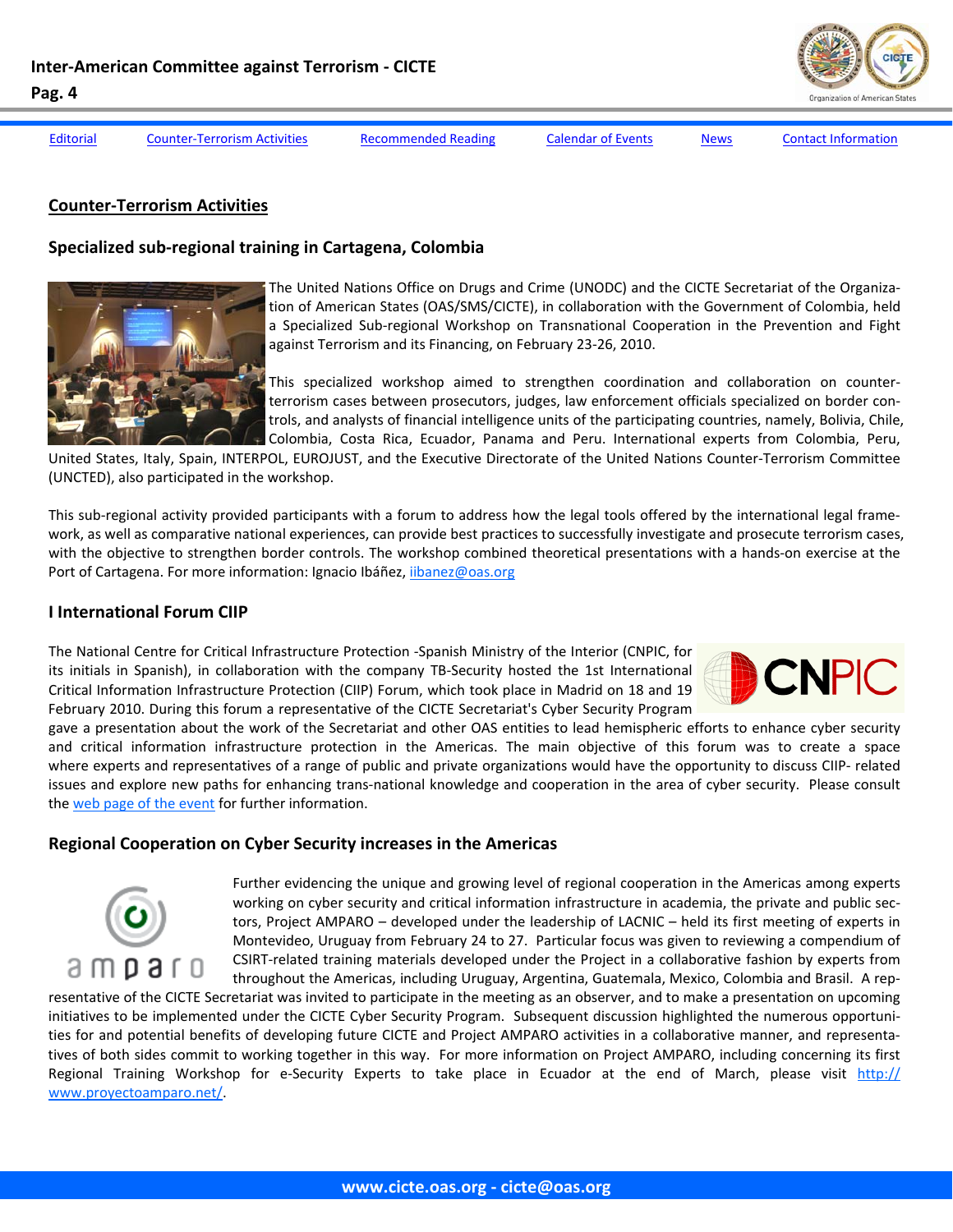[Editorial](#page-1-0) Counter-[Terrorism](#page-3-0) Activities [Recommended](#page-5-0) Reading [Calendar](#page-5-0) of Events [News](#page-6-0) Contact [Information](#page-9-0)

### **OSCE‐ATU Activities**

# Public-Private Expert Workshop on Protecting Non-Nuclear Critical Energy Infrastructure from Terrorist At**tacks**



OSCE workshop promotes international cooperation and public‐private partnerships to protect critical energy infrastructure from terrorist attacks The OSCE Action against Terrorism Unit organized on 11‐12 February in Vienna a Public‐Private Expert Workshop on Protecting Non‐Nuclear Critical Energy Infrastructure from Terror‐ ist Attacks. Some 200 participants from 50 countries, 12 international structures and 30 private sector organizations gathered to discuss options for co-operation and good practices in this field. On the first day keynote presenters, including William Bryan, Deputy Assistant Secretary for Infrastructure Security and Energy Restoration

at the U.S. Department of Energy, discussed methodologies to assess risks and threats, measures to protect critical energy infrastruc‐ ture and enhance resilience, as well as cooperation and coordination between agencies, between public and private sectors and among countries. The second day of the workshop featured a tabletop simulation based on a scenario developed in collaboration with two U.S. not‐for‐profit non‐governmental organizations, Securing America's Future Energy and Constellation Energy Institute. The workshop was organized thanks to financial support from the United States and Liechtenstein. For more information: Mehdi.Knani@osce.org

### **Council of Europe News – February 2010**

### **Council of Europe Conventions**

On 1 February 2010, Norway ratified the Council of Europe Convention on the Prevention of Terrorism (CETS No. 196).

# **Council of Europe Events**



Delegations from the Council of Europe's Committee for the Prevention of Torture and Inhuman or Degrading Treatment or Punishment (CPT) completed visits to Turkey (26‐27 January), Ireland (25 January ‐ 5 February) and Georgia (5‐15 February). Additionally, the CPT published the report on its fourth periodic visit to the Slovak Republic (carried out in March/April 2009) on 11 February 2010. For more information see: http:// www.cpt.coe.int

From 6‐9 February 2010, Council of Europe Secretary General Thorbjørn Jagland made an official visit to Turkey, where he met with the President, Prime Minister, Minister of Foreign Affairs and Minister of Justice. President Gül and Secretary General Jagland ex‐ pressed their firm commitment to strengthening the fight against racism, xenophobia and islamophobia in Europe.

The Council of Europe's MONEYVAL Committee (Committee of Experts on the Evaluation of Anti-Money Laundering Measures and the Financing of Terrorism) published the third round evaluation report on Serbia on 12 February 2010. The report analyses the implementation of international and European standards to combat money laundering and terrorist financing, assesses levels of compliance with the Financial Action Task Force Recommendations and includes a recommended action plan to improve the anti-money laundering and combating the financing of terrorism system of Serbia.

For further information see: http://www.coe.int/t/dghl/monitoring/moneyval/

#### **Upcoming Events**

- On 1‐2 March, the first meeting of the Ad hoc Advisory Group on Cross Border Internet (MC‐S‐CI) will take place in Paris.
- The 32nd Plenary meeting of MONEYVAL will take place 15-18 March in Strasbourg.
- The 39<sup>th</sup> meeting of the Committee of Legal Advisers on Public International Law (CAHDI) will take place in Strasbourg on 18-19 March 2010.
- The Octopus Interface 2010 Conference "Cooperation against Cybercrime" will take place in Strasbourg on 23‐25 March 2010.
- The 18<sup>th</sup> meeting of the Committee of Experts on Terrorism (CODEXTER) will take place in Strasbourg on 7-8 April 2010.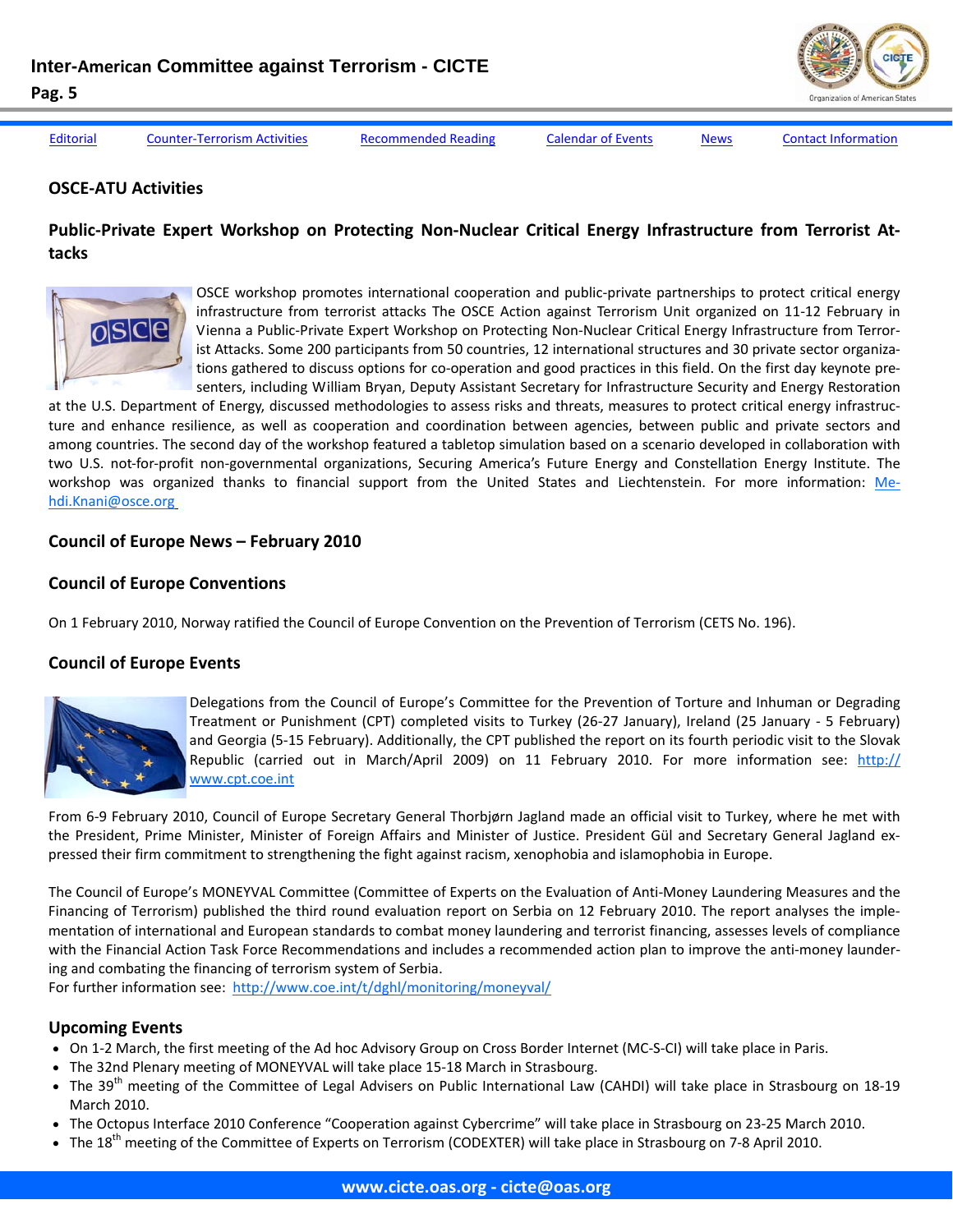

<span id="page-5-0"></span>[Editorial](#page-1-0) Counter-[Terrorism](#page-3-0) Activities Recommended Reading Calendar of Events [News](#page-6-0) Contact [Information](#page-9-0)

#### **Recommended Reading**

# **RIEAS – The European Union Post 9/11 Counter‐terror Policy Response**

Study published by the Research Institute for European and American Studies in February 2010 that analyzes the counter‐terrorist policies applied in different areas by the European Union and the relevance of these policies in practice. For more information click [here.](http://www.rieas.gr/images/rieas140.pdf)

#### **Recent Events**

| Month           | Days        | Event                                                                                       | Venue                              |
|-----------------|-------------|---------------------------------------------------------------------------------------------|------------------------------------|
| <b>February</b> | 4-5, 2010   | Preparatory Meeting - Crisis Management Exercise on Port Security                           | Basseterre, St. Kitts<br>and Nevis |
|                 | 8-12, 2010  | National Aviation Security Training Course (To be confirmed)                                | Belize                             |
|                 | 9-12, 2010  | Specialized Training for judges, prosecutors and law enforcement<br>officials (CICTE-UNODC) | Basseterre, St. Kitts<br>and Nevis |
|                 | 23-26, 2010 | Specialized Training on the Legal Frameowrk against Terrorism and<br><b>Border Controls</b> | Cartagena, Colombia                |

### **Upcoming Events**

| Month                                                                                 | Days        | Event                                                                            | Venue                                       |  |
|---------------------------------------------------------------------------------------|-------------|----------------------------------------------------------------------------------|---------------------------------------------|--|
| <b>March</b>                                                                          | 8,2010      | Third Preparatory Session for X Annual Meeting of CICTE                          | <b>Washington DC, USA</b>                   |  |
|                                                                                       | 3-5, 2010   | Crisis Management Exercise on Port Security                                      | Basseterre, St. Kitts<br>and Nevis          |  |
|                                                                                       | 8-9, 2010   | Preparatory Meeting - Crisis Management Exercise on Port Security                | Nassau, Bahamas                             |  |
|                                                                                       | 9-17, 2010  | Aviation Security Scholarships for ICAO National Training Course                 | Ecuador                                     |  |
|                                                                                       | 10-12, 2010 | <b>Bio Terrorism assessment and Training</b>                                     | <b>Trinidad and Tobago</b>                  |  |
|                                                                                       | 17-19, 2010 | Tenth Regular Session of CICTE                                                   | Washington DC, USA                          |  |
|                                                                                       | 29-31, 2010 | <b>Crisis Management Exercise on Port Security</b>                               | Nassau, Bahamas                             |  |
| <b>April</b>                                                                          | 12-16, 2010 | Aviation Security Scholarships for ICAO<br>Cargo and Mail Training Course        | Port of Spain, Trinidad<br>and Tobago       |  |
|                                                                                       | 14-16, 2010 | <b>Cyber Security Technical Assistance Mission</b>                               | Santo Domingo,<br><b>Dominican Republic</b> |  |
|                                                                                       | 19-23, 2010 | Aviation Security Caribbean Sub-regional in<br><b>Cargo Security Inspections</b> | <b>Trinidad and Tobago</b>                  |  |
|                                                                                       | 21-23, 2010 | Best Practices Workshop on Travel Document Security                              | <b>TBD</b>                                  |  |
| <b>May</b>                                                                            | 3-7, 2010   | ICAO Scholarships for Cargo and Mail Training Course                             | Argentina                                   |  |
|                                                                                       | 10-14, 2010 | Aviation Security Caribbean Sub-regional in                                      | St. Vincent and the                         |  |
|                                                                                       |             | <b>Cargo Security Inspections</b>                                                | Grenadines                                  |  |
|                                                                                       | 17-21, 2010 | Course on Travel Document Security and Fraud Prevention                          | Brazil                                      |  |
|                                                                                       | 27-28, 2010 | OSCE Workshop on the ICAO Public Key Directory (PKD)                             | Vienna, Austria                             |  |
|                                                                                       | <b>TBD</b>  | <b>Cyber Security Technical Assistance Mission</b>                               | Lima, Peru                                  |  |
| *NOTE: Only events that have formally accepted by host countries appear on this list. |             |                                                                                  |                                             |  |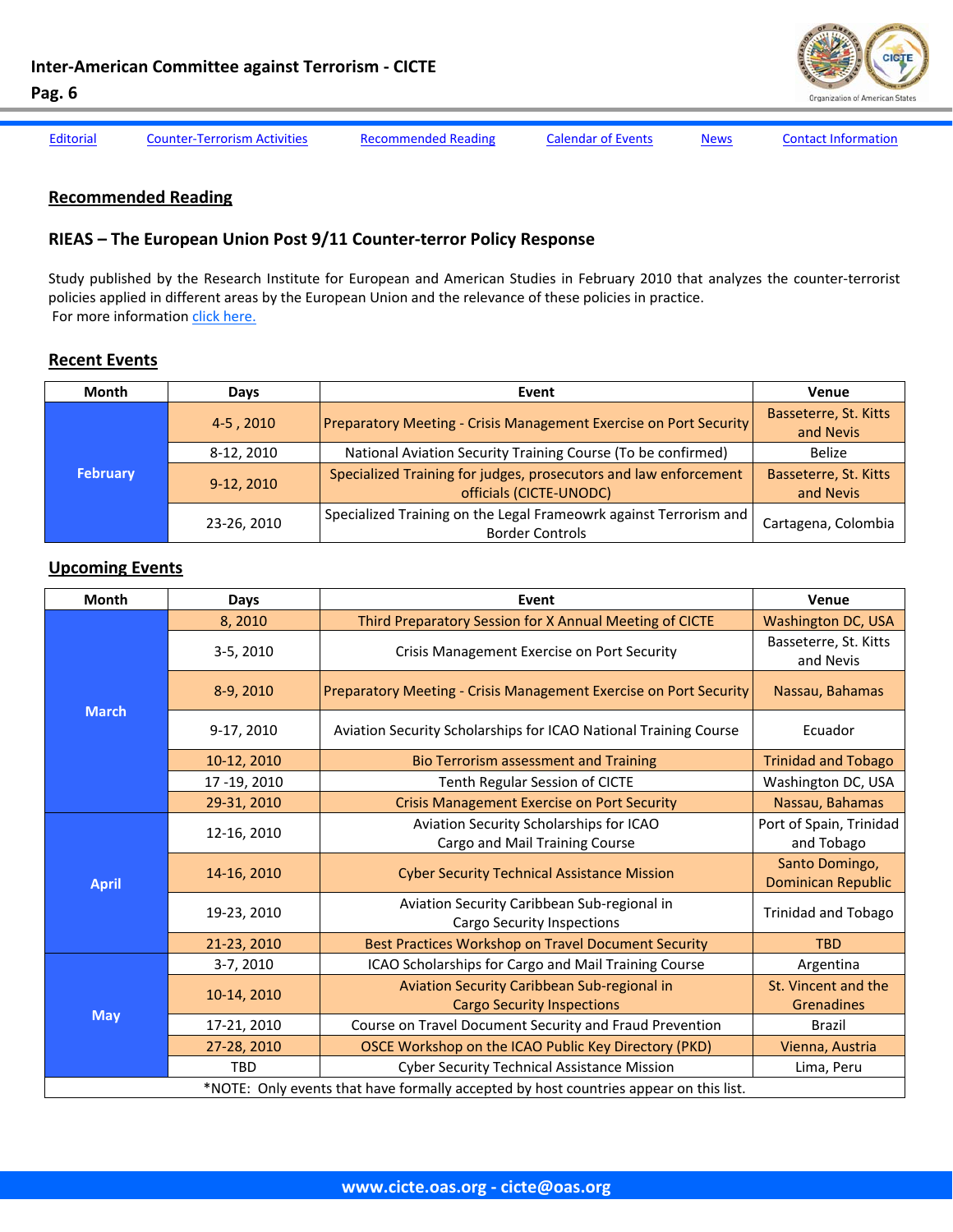

<span id="page-6-0"></span>

[Editorial](#page-1-0) Counter-[Terrorism](#page-3-0) Activities [Recommended](#page-5-0) Reading [Calendar](#page-5-0) of Events News Contact [Information](#page-9-0)

### **News**

#### **ETA Traffics in Colombian Cocaine, According to the Italian Writer Saviano**

The Basque armed separatist organization ETA traffics in Colombian cocaine to raise money and buy arms, the Italian journalist and writer Roberto Saviano has affirmed in the Spanish newspaper El Mundo. "I have reason to believe, for example, that ETA members are buying cocaine from Colombian drug traffickers, transporting it to Portugal, and from there bringing it into the Basque Country," said the author of the bestseller Gomorra [Gomorrah] about the Camorra, the Neapolitan mob. For more information click [here.](http://www.elmundo.es/elmundo/2009/08/31/cultura/1251735629.html)



#### **Detentions of ETA Leaders over the past 20 years**

The principal operations against the leadership of the ETA since the mid 1980's has taken place in France, where at least 50 of the group's leaders, including *number ones* and heads of the military, political, logistic, and financial operations have been captured. February 28, Ibon Gogeascoetxea, who is currently considered to be the head of military operations and the main leader of the ETA, was captured in the French zone of Lower Normandy, along with two other terrorists: Beñat Aguinagalde and Gregorio Jiminénez Morales. For more information click [here.](http://www.elpais.com/articulo/espana/Detenciones/jefes/ETA/Francia/ultimos/anos/elpepuesp/20100228elpepunac_5/Tes)

### **Afghan Taliban's second in command captured in Karachi**

The Afghan Taliban's second in command, Mullah Abdul Ghani Baradar, was captured in February in Karachi during a joint operation by Pakistan's intelligence service and the CIA, according to U.S. and Pakistani sources.

Deputy to Taliban leader Mohammad Omar, Baradar has been considered by many to be in de facto control of the insurgent organiza‐ tion in recent years. His capture is by far the most important detention since the beginning of the war in Afghanistan in 2001 and the first known capture of a top-ranking insurgent during the Obama administration. For more information click [here.](http://www.washingtonpost.com/wp-dyn/content/article/2010/02/15/AR2010021503925.html)

# **WMD‐Armed Terrorists are Top Threat, Clinton Says**

U.S. Secretary of State Hillary Clinton said recently that the highest security threat to the United States is that al‐Qaeda or an associ‐ ated terrorist organization might acquire weapons of mass destruction, Bloomberg reported (see *GSN*, Feb. 3).

She said that terrorists are now "more creative, more flexible, more agile" than they were at the time of the Sept. 11, 2001, attacks on the World Trade Center and Pentagon. "They are unfortunately a very committed, clever, diabolical group of terrorists who are always looking for weaknesses and openings," according to Clinton. For more information click [here.](http://gsn.nti.org/gsn/nw_20100209_4884.php)

# **FARC buys Russian missiles: Peru**



Peruvian prosecutors allege that the FARC bought at least seven Russian anti‐aircraft missiles that could be used against helicopters essential to the Colombian government's fight against the guerrilla group, El Nuevo Heraldo reported February 15.

Prosecutors in Peru allege that corrupt Peruvian officials sold at least four Russian‐made missiles to the FARC between May and October 2008, and another three in 2009, at a cost of \$45,000 per unit.

Based on emails intercepted by Colombian military intelligence, FARC leader "Alfonso Cano" is believed to be seeking to build up the guerrilla group's stockpile of weaponry. Colombian Defense Minister Gabriel Silva said that the FARC has always attempted to obtain arms, and that there is no evidence that the guerrilla group acquired the missiles. For more information click [here.](http://colombiareports.com/colombia-news/news/8263-colombia-denies-farc-bought-russian-missiles.html)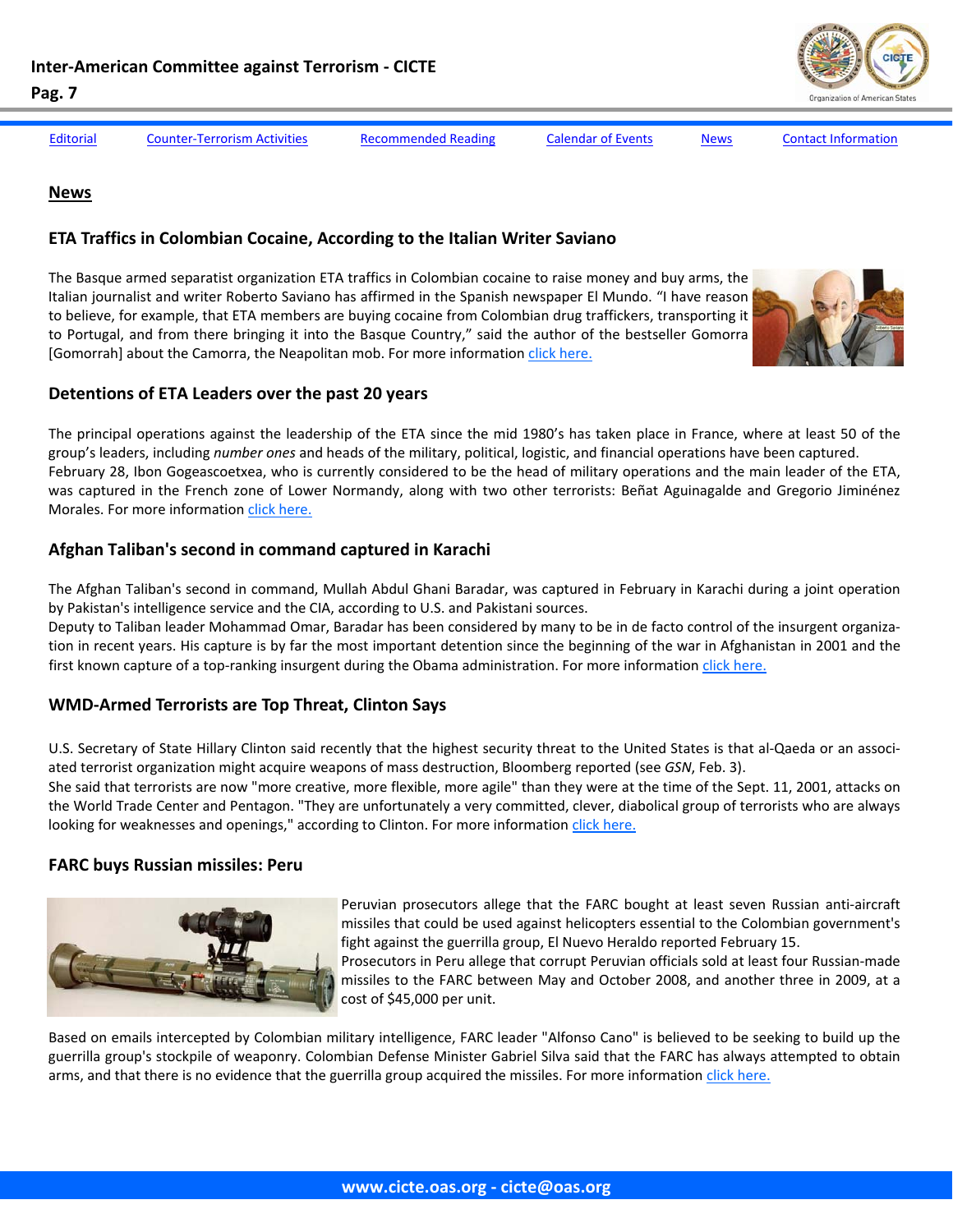

[Editorial](#page-1-0) Counter-[Terrorism](#page-3-0) Activities [Recommended](#page-5-0) Reading [Calendar](#page-5-0) of Events [News](#page-6-0) Contact [Information](#page-9-0)

# **13 Members of FARC and ETA are prosecuted in Spain for intent to assassinate President Álvaro Uribe**

In the indictment, the Spanish judge indicated "signs" of collaboration between the Venezuelan government and the illegal armed groups. Also in the bill of indictment, the judge concluded that the FARC requested the assistance of the ETA in order to threaten im‐ portant Colombian figures in Spain or the EU.

Among them, according to the judge, are the President Álvaro Uriba Vélez, Vice‐President Francisco Santos, former Ambassador Noemi Sanín, former President Andrés Pastrana Arango, businessman Ardila Lille, and former mayor of Bogota Anatnas Mockus. For more information click [here.](http://www.elpais.com/articulo/espana/Detenciones/jefes/ETA/Francia/ultimos/anos/elpepuesp/20100228elpepunac_5/Tes)

# **FARC and ETA, "terrorists" for New Zealand**

The government of New Zealand included the Revolutionary Armed Forces of Colombia (FARC, for its initials in English) and the Basque extremist group ETA in its list of terrorist organizations.

In this sense, from now on, whoever helps these groups in that country will be accused of collaboration with terrorism, a crime that can lead to a sentence of up to 14 years in prison. Along with FARC and ETA, New Zealand also labeled as terrorists the Kurdistan Workers' Party (PKK), whose objective is the independence of the Kurds in Turkey, and the Somalian group Al Shabaab, which has been connected with Al-Qaeda. For more information click [here](http://www.bbc.co.uk/mundo/internacional/2010/02/100210_1042_farc_eta_nueva_zelanda_pea.shtml).

#### **In Israel, terrorist attacks are prevented using an original, and up to now, effective method**



Israel testifies to using a model according to which is possible to guarantee civil aviation security without going to the extremes. Pini 11 Schiff, who served for close to 30 years as Chief of Israel's airport security division, explained that "the secret is looking at the passenger in the eye."

According to this method, the official on duty, who approaches to ask for the passport and ticket when the traveler arrives in the line, asks if they packed their luggage by themselves, if their luggage was by their side the entire time, if someone gave them a package to

deliver. But the real intention of the questionnaire is to "read" the reactions of the traveler, the way in which they behave during the interrogation. "I cannot enter into details, but there are elements, when one asks about the purpose of the visit and one requests de‐ tails of their stay in Israel, that allows the interrogator to catch suspicious attitudes," said Schiff. For more information click [here.](http://www.cambio.com.co/mundocambio/865/ARTICULO-WEB-NOTA_INTERIOR_CAMBIO-7111667.html)

#### **Undeclared money confiscated at Panama airport**

Panamanian customs authorities confiscated US \$140,300 cash that was undeclared in the international airport of Tocumen, detected in the possession of a Columbian citizen that arrived in the country from Bogota. The cash was found when the luggage of the traveler was reviewed.

Additionally, the money was subjected to a test in order to detect drug residue, and the result was positive with the substance known as methamphetamine. For more information click [here.](http://www.rlp.com.ni/noticias/resumen/71232)

# **Mexican captured with \$250,000 in airport**

The Drug Enforcement Police (PCD for its initials in Spanish) detained on February  $12^{th}$  a Mexican woman with the surname Ávila, when she carried \$250,000 hidden in a garment bag. The confiscation occurred in the Juan Santamaría Airport in Alajuela, Costa Rica. The money came in the lining of the garment bag. Inside were stacks of bills covered in adhesive plastic. The bills were in denominations of \$100. For more information click [here.](http://www.nacion.com/ln_ee/2010/febrero/14/sucesos2269055.html)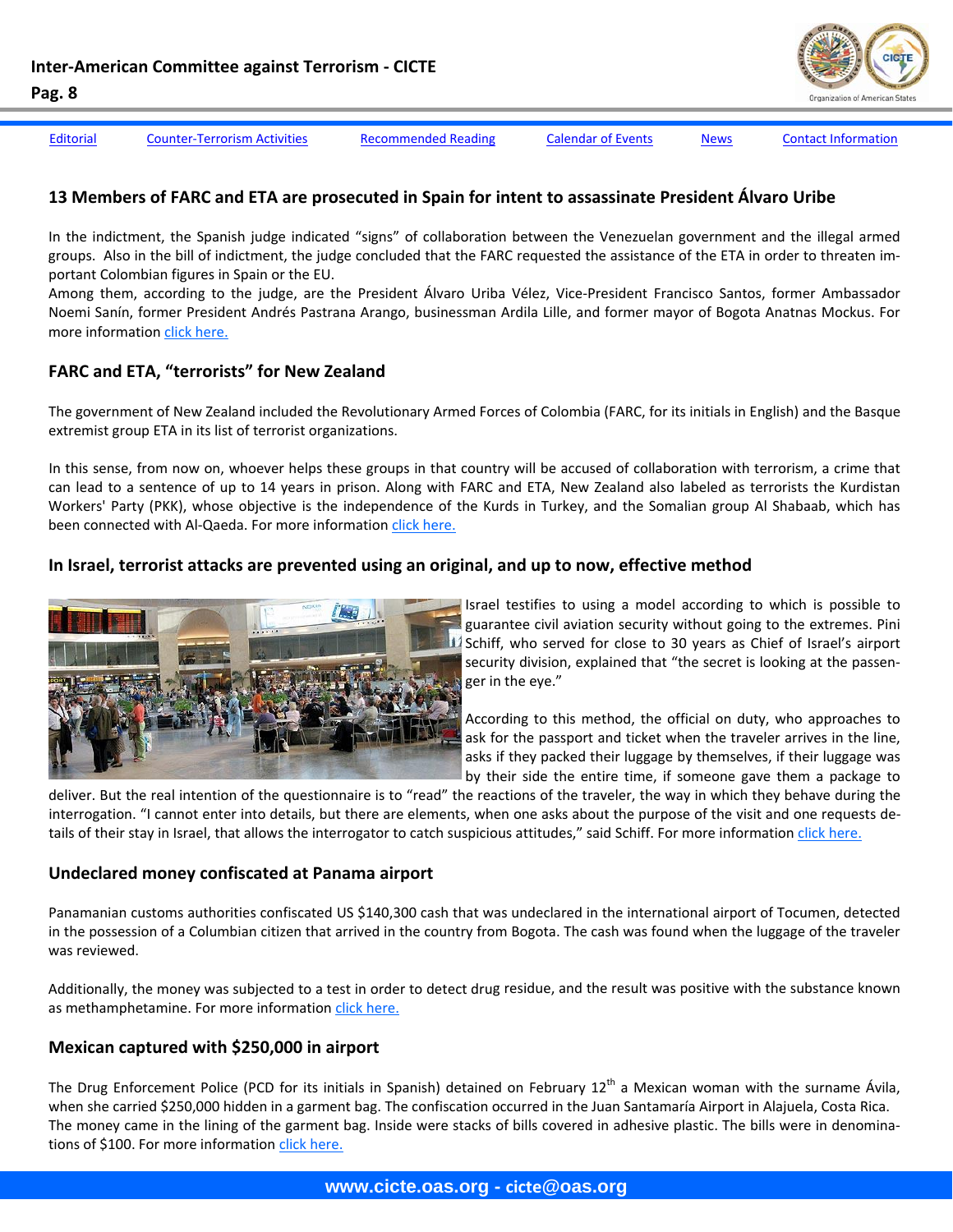| ۰.<br>I | ۰, |
|---------|----|
|---------|----|

[Editorial](#page-1-0) Counter-[Terrorism](#page-3-0) Activities [Recommended](#page-5-0) Reading [Calendar](#page-5-0) of Events [News](#page-6-0) Contact [Information](#page-9-0)

# **More than 75,000 computer systems hacked in one of largest cyber attacks, security firm says**

More than 75,000 computer systems at nearly 2,500 companies in the United States and around the world have been hacked in what appears to be one of the largest and most sophisticated attacks by cyber criminals discovered to date, according to NetWitness.

The attack, which began in late 2008 and was discovered in January, targeted proprietary corporate data, e‐mails, credit‐card transac‐ tion data and login credentials at companies in the health and technology industries in 196 countries.

For more information click [here.](http://www.washingtonpost.com/wp-dyn/content/article/2010/02/17/AR2010021705816.html?wpisrc=nl_headline)

### **Ministers of Justice and Attorneys General of the Americas will meet in Brazil**

The highest authorities of the OAS Member States with responsibilities in international legal cooperation, principally with respect to criminal matters adopted in the Brazilian capi‐

tal concrete measures to strengthen legal and judicial cooperation in the region and to efficiently confront the challenges presented in this area.

The Eighth Meeting of Ministers of Justice or Other Ministers or Attorneys General of the Americas (REMJA VIII, for its initials in Span‐ ish), was an extremely important event, and one at which steps taken by the countries of the hemisphere in areas related to justice and legal and judicial cooperation were analyzed, particularly with respect to mutual assistance in criminal matters and extradition, cybercrime, treatment of persons and other forms of organized transnational crime, as well as protection of victims and witnesses, prison and penitentiary policies, forensic investigation and family and child rights.

More information on this process and REMJA VIII, can be consulted at: http://www.oas.org/en/sla/dlc/remja/

#### **Paraguayan prosecutors insist that guerrillas of that country use FARC techniques**

Insurgents from the Paraguayan People's Army (EPP, for its initials in Spanish) would have specialized in kidnappings in Colombia.

"Members of the EPP specialized themselves in Colombia and now are putting into practice every‐ thing they learned," said the prosecutor of the Anti‐kidnapping Unit, Sandra Quiñónez, in declarations made through the radio station Primero de Marzo, from Asuncion.

This group, which operates mainly in the department of Concepción (north), also has been responsi‐ ble for the kidnapping, on July 31, 2008, of the rancher Luis Lindstron, in Tacuatí, in the department of San Pedro (center), who was liberated after 40 days in captivity and a payment of \$300,000 dollars.



For more information click [here.](http://www.eltiempo.com/mundo/latinoamerica/guerrilleros-de-paraguay-usarian-tecnicas-de-las-farc_7301424-1)

**www.cicte.oas.org - cicte@oas.org**